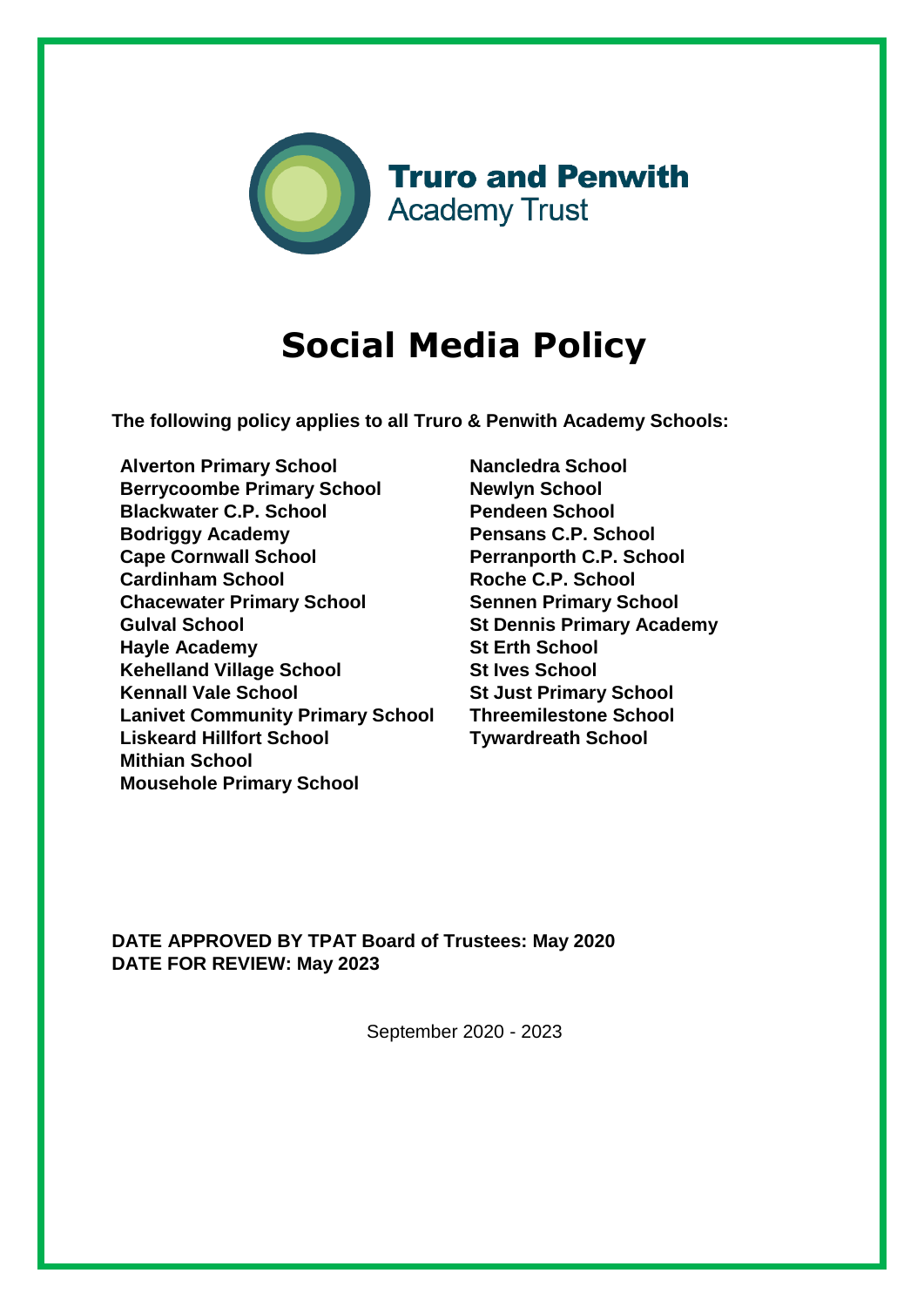

# **Truro and Penwith Academy Trust**

# **Social Media Policy**

## **1 INTRODUCTION**

As a Truro and Penwith Academy Trust school, we ask that all TPAT schools and employees read through and follow this Social Media Policy. Employees of all TPAT schools may be able to access social media services and social networking websites at work, either through company IT systems or via their own equipment.

This social media policy describes the rules of social media use at any TPAT school. It sets out how employees must behave when using the school's social media accounts.

#### Why This Policy Exists

Social media can bring significant benefits to schools, particularly for building relationships with current and prospective staff, parents and students.

School social media policies have a number of purposes, but their overriding function is to protect staff, students and parents from the many issues that can arise as a result of posting on social networking sites.

**Staff** may be vulnerable to malicious and defamatory comments (and potentially even threats and abuse) from parents or pupils, and to allegations of grooming and other forms of online abuse. Twenty-one per cent of teachers say they've had derogatory remarks made about them online.

**Parents** may become involved in online disputes with other parents through social media. They may also potentially put their child and others within the school at risk by sharing photos, videos or other information that could make the children identifiable to others.

**Pupils** are at risk of cyber bullying and may also become involved in cyber bullying themselves. They are also vulnerable to other serious crimes such as grooming and abduction if they share too much personal information on social media.

#### Policy Scope

This policy is to be considered in conjunction with schools' own Acceptable Use of ICT policies and TPAT's Staff Code of Conduct.

This policy applies to all employees, contractors and volunteers at any TPAT school who use social media whilst at work – whether for business or personal reasons.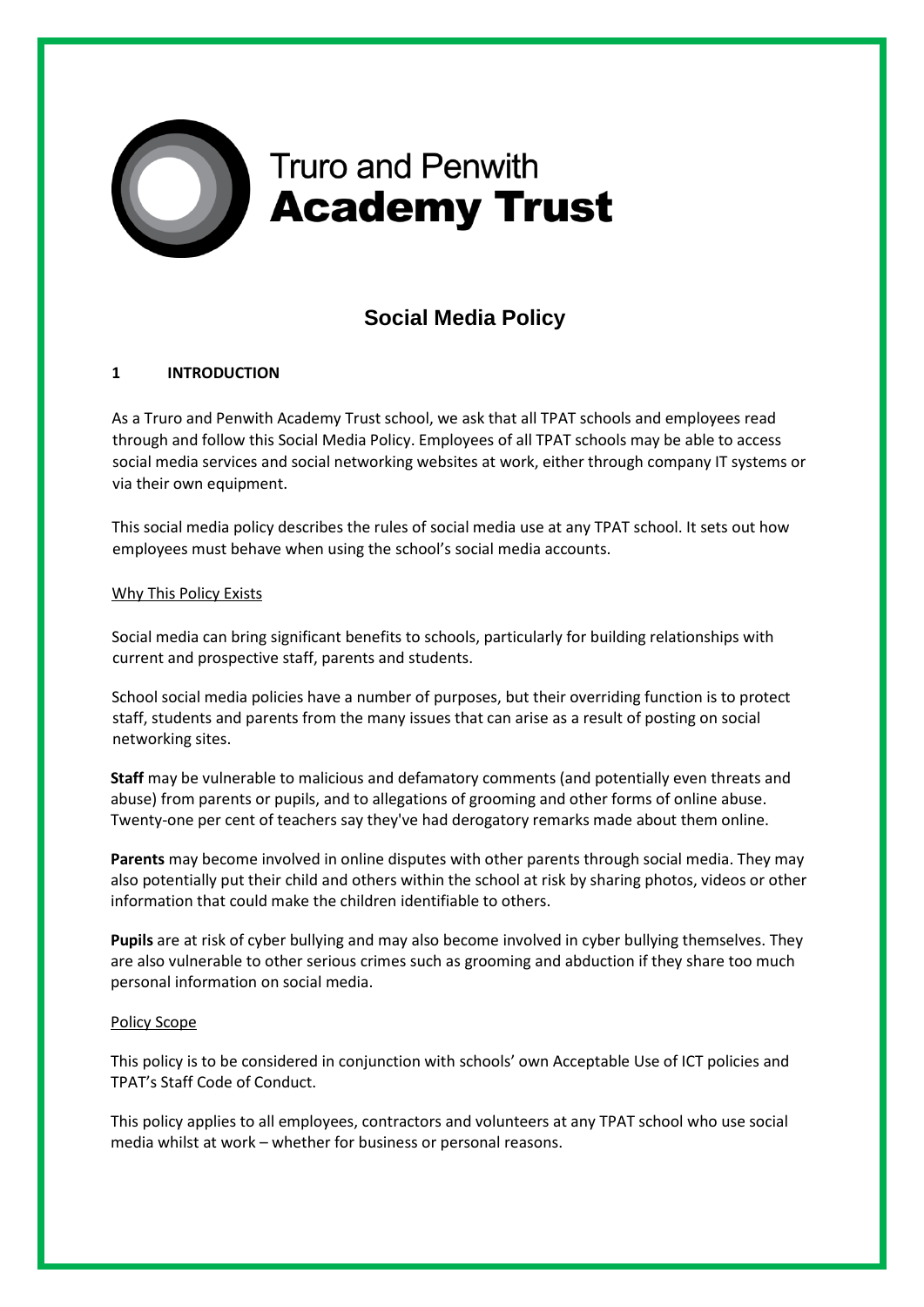It applies no matter whether that social media activity takes place on school premises, while travelling for business or while working at home.

### **2 RESPONSIBILITIES**

Everyone who operates a school social media account or who uses their personal social media accounts at work has some responsibility for implementing this policy.

The Headteacher is ultimately responsible for ensuring that the school uses social media safely, appropriately and in-line with the school and Trust's objectives.

However, these people have key responsibilities:

- Mrs. Watkins Online safety lead
- Mrs. Courts ensure that all parent consent is up to date.

#### **3 SOCIAL MEDIA CONTENT**

Content to be shared on social media must be related to your school and/or TPAT:

- Events and announcements
- Celebrations and successes
- Articles
- Press releases
- Photographs and videos
- Vacancies

The tone in which you deliver the schools' content on social media should be:

- Light-hearted
- Professional
- Dependent on content

#### **4 GENERAL SOCIAL MEDIA GUIDELINES**

Regardless of which social networks employees are using, following these simple rules helps to avoid the most common pitfalls:

- **Know the social network** employees should spend time becoming familiar with the social network before contributing. It is important to understand what is and is not acceptable on a social media channel before posting anything
- **If unsure, don't post it** staff should err on the side of caution when posting updates to social networks and if they feel that an update could cause offense or complaints, they should not post it, and should consult the Headteacher.
- **Be careful with images and personal information** Employees should consult the Headteacher if unsure of the use of certain student images and should not include any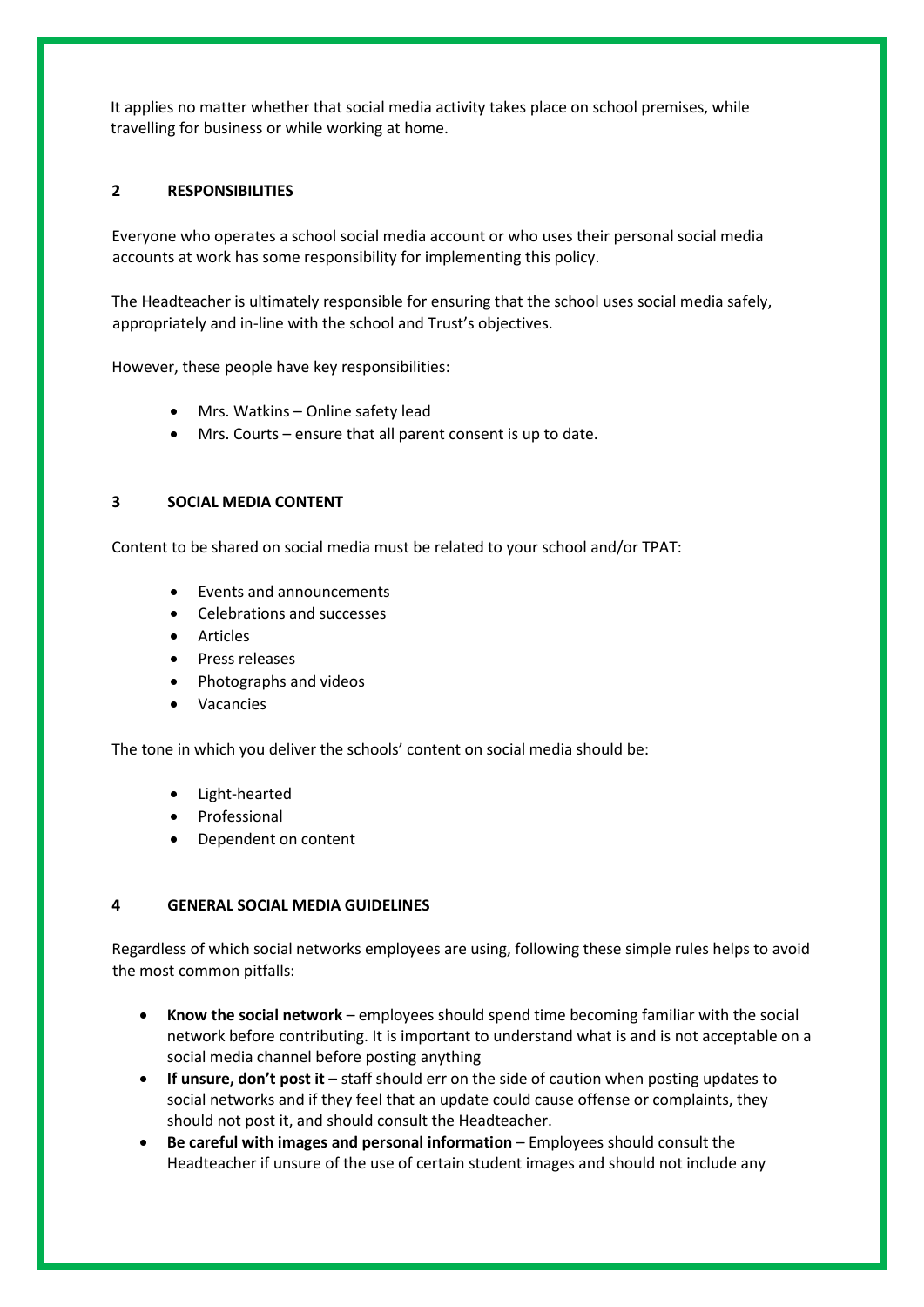personal information when posting on the school website or social media accounts; full names, addresses, email addresses, phone numbers.

- **Keep a positive tone** many social media users have gotten into trouble by simply failing to observe basic good manners online. Employees should adopt a pleasant tone when communicating online
- **Look out for security threats** Staff should be on guard for social engineering and phishing attempts. Social networks can also be used for spam distribution and malware
- **Don't make promises without checking** some social networks are very public so employees should not make any commitments or promises on behalf of the school or the trust without checking that the school can deliver on the promises. Direct any enquiries to the Headteacher
- **Don't escalate things** it's easy to post a quick response to a contentious status update or query and then regret it. Employees should take the time to think before responding, and hold back if at all in doubt
- **Keep calm in a crisis** unfortunately there are occasional incidents which require sensitivity (cyber-bullying, negative comments, external incidents) and it is important not to post on social media until you have the express permission of the Headteacher
- **Be careful with regards to students and staff do not accept friend requests from current or** ex-students. You must notify the parent if a child sends you a friend request
- **Get permission –** written permission from parents or carers must be obtained before photographs of students or their work are published on the school website and social media
- **Appropriate photography –** Care must be taken when taking and using digital/video images. Students must be appropriately dressed and should not be participating in activities that might bring the individuals or the school into disrepute. Photographs published on the website, or elsewhere that include students, will be selected carefully and will comply with good practice guidance on the use of such images
- **Equipment use –** Images may only be taken on school equipment and the personal equipment of staff must not be used for such purposes

#### **5 USE OF COMPANY ACCOUNTS**

This part of the policy covers the use of social media accounts owned and run by the school.

#### Authorised Users

Only people who have been authorised to use the school's social networking accounts may do so. Authorisation is provided by the Headteacher. Allowing only designated people to use the accounts ensures the school's social media presence is consistent and in-line with guidelines.

#### Creating Social Media Accounts

New social media accounts in the school's name must not be created unless approved by the Headteacher. If there is a case to be made for opening a new account, employees should raise this with the Headteacher.

#### Inappropriate Content and Use

School social media accounts must not be used to share or spread inappropriate content, or to take part in any activities that could bring the school or TPAT into disrepute.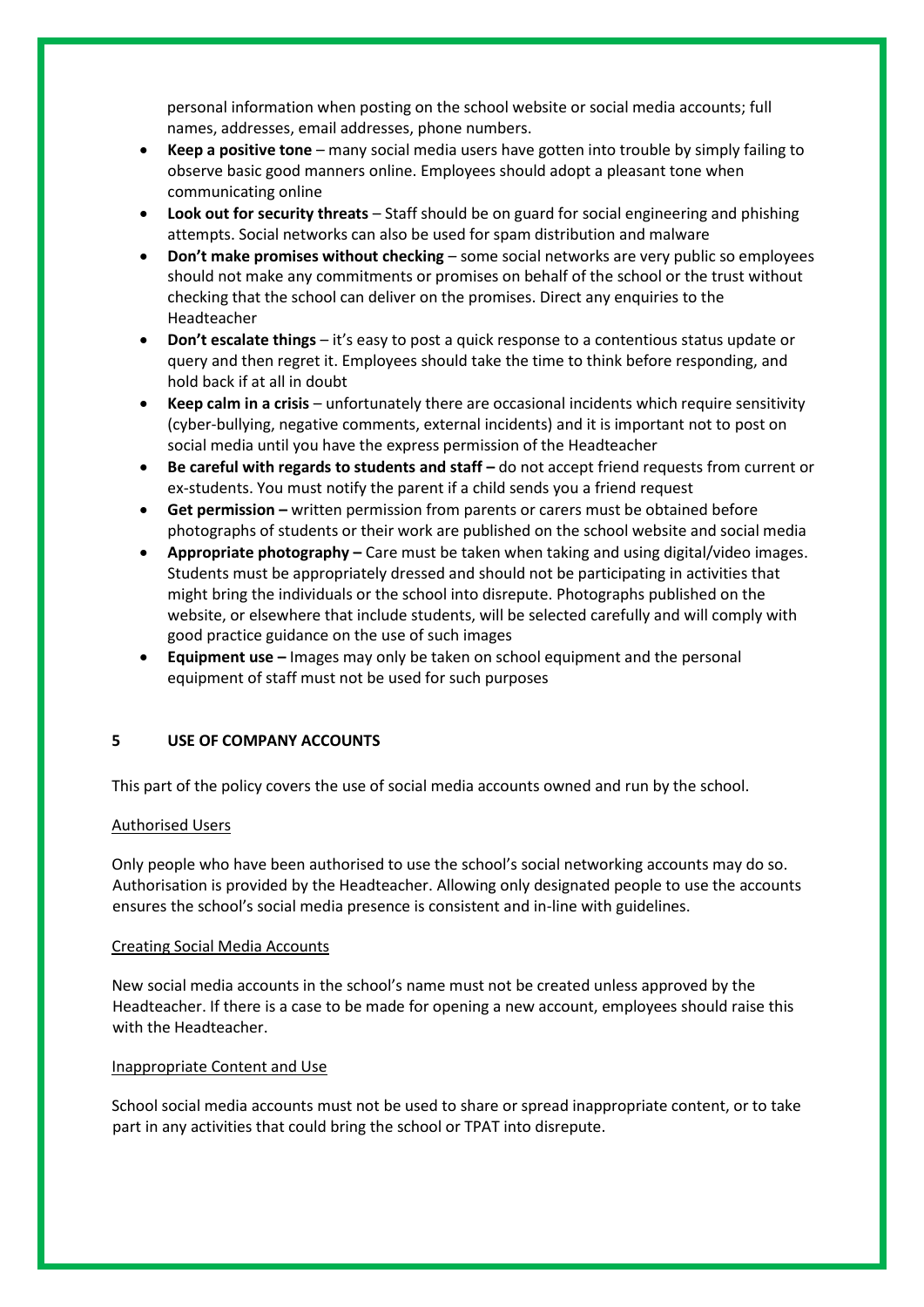### **6 RESPONSIBLE USE OF SOCIAL MEDIA**

### Users must **NOT**:

- Create and distribute material that might be defamatory or incur liability for the school and/or TPAT
- Post message, status updates or links to material or content that is inappropriate
- Use social media for any illegal or criminal activities
- Broadcast their own views on social, political, religious or other non-school related matters
- Send offensive or harassing messages to others via social media
- Send or post messages that could damage the reputation or image of the school and/or TPAT
- Discuss colleagues, competitors, students or parents without their approval
- Accept friend requests from current or ex pupils
- Use the full names of students on the school or Trust website, social media or blog, particularly in association with photographs
- Publish photographs of students or their work without the permission of their parents or carers
- Take photographs on a mobile phone or any other personal item
- Use personal social networking sites or blogs when at work

#### Security and Data Protection

Users should maintain confidentiality and must **NOT**:

- Share or link to any content or information owned by the trust that could be considered confidential or commercially sensitive
- Share or link to any content or information owned by another school or person that could be considered confidential or commercially sensitive
- Share or link to data in any way that could breach the school's data protection policy

#### Protect Social Accounts

School social media accounts should be protected by strong passwords that are changed regularly, stored in a spreadsheet known to all involved parties, and shared only with authorised users

Staff must not use a new piece of software, app or service with any of the school's social media accounts without receiving approval from the Headteacher

#### **7 POLICY ENFORCEMENT**

Knowingly breaching this social media policy is a serious matter. Users who do so will be subject to disciplinary action.

Employees, contractors and other users of the school's social media mat also be held personally liable for violating this policy.

#### **8 SIGNATURES**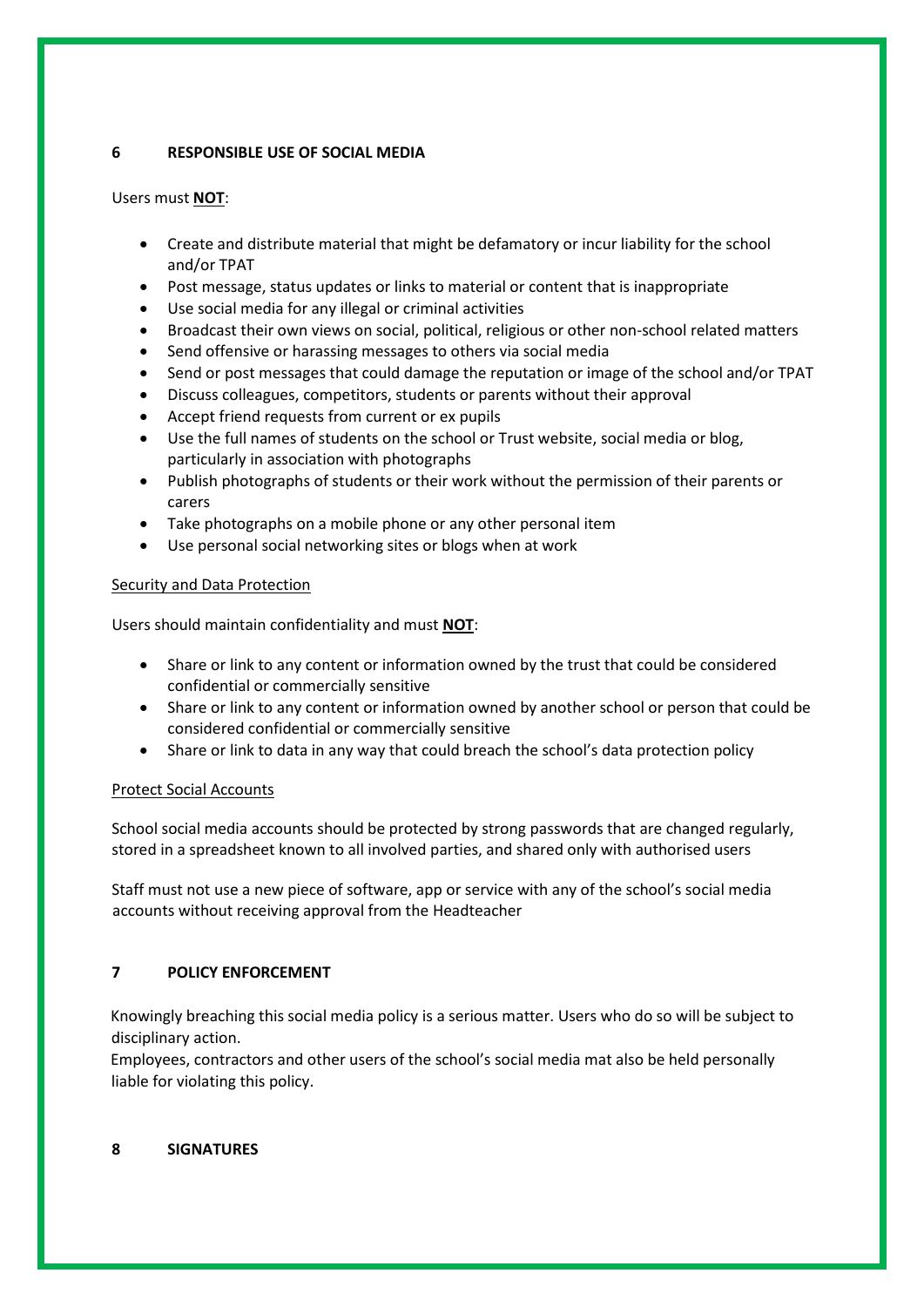|                                           | By signing below, I acknowledge that I have fully read and understood the Social Media Policy. I<br>understand that if I have any questions or concerns about this policy, it is my responsibility to discuss |
|-------------------------------------------|---------------------------------------------------------------------------------------------------------------------------------------------------------------------------------------------------------------|
| this with the Headteacher.<br>Headteacher |                                                                                                                                                                                                               |
|                                           |                                                                                                                                                                                                               |
| Person Responsible                        |                                                                                                                                                                                                               |
|                                           |                                                                                                                                                                                                               |
| Person Responsible                        |                                                                                                                                                                                                               |
|                                           |                                                                                                                                                                                                               |
| Person Responsible                        |                                                                                                                                                                                                               |
|                                           |                                                                                                                                                                                                               |
| Person Responsible                        |                                                                                                                                                                                                               |
|                                           |                                                                                                                                                                                                               |
| Person Responsible                        |                                                                                                                                                                                                               |
|                                           | Signature:                                                                                                                                                                                                    |
| Person Responsible                        |                                                                                                                                                                                                               |
|                                           |                                                                                                                                                                                                               |
| Person Responsible                        |                                                                                                                                                                                                               |
|                                           |                                                                                                                                                                                                               |
| Person Responsible                        |                                                                                                                                                                                                               |
|                                           |                                                                                                                                                                                                               |
| Person Responsible                        |                                                                                                                                                                                                               |